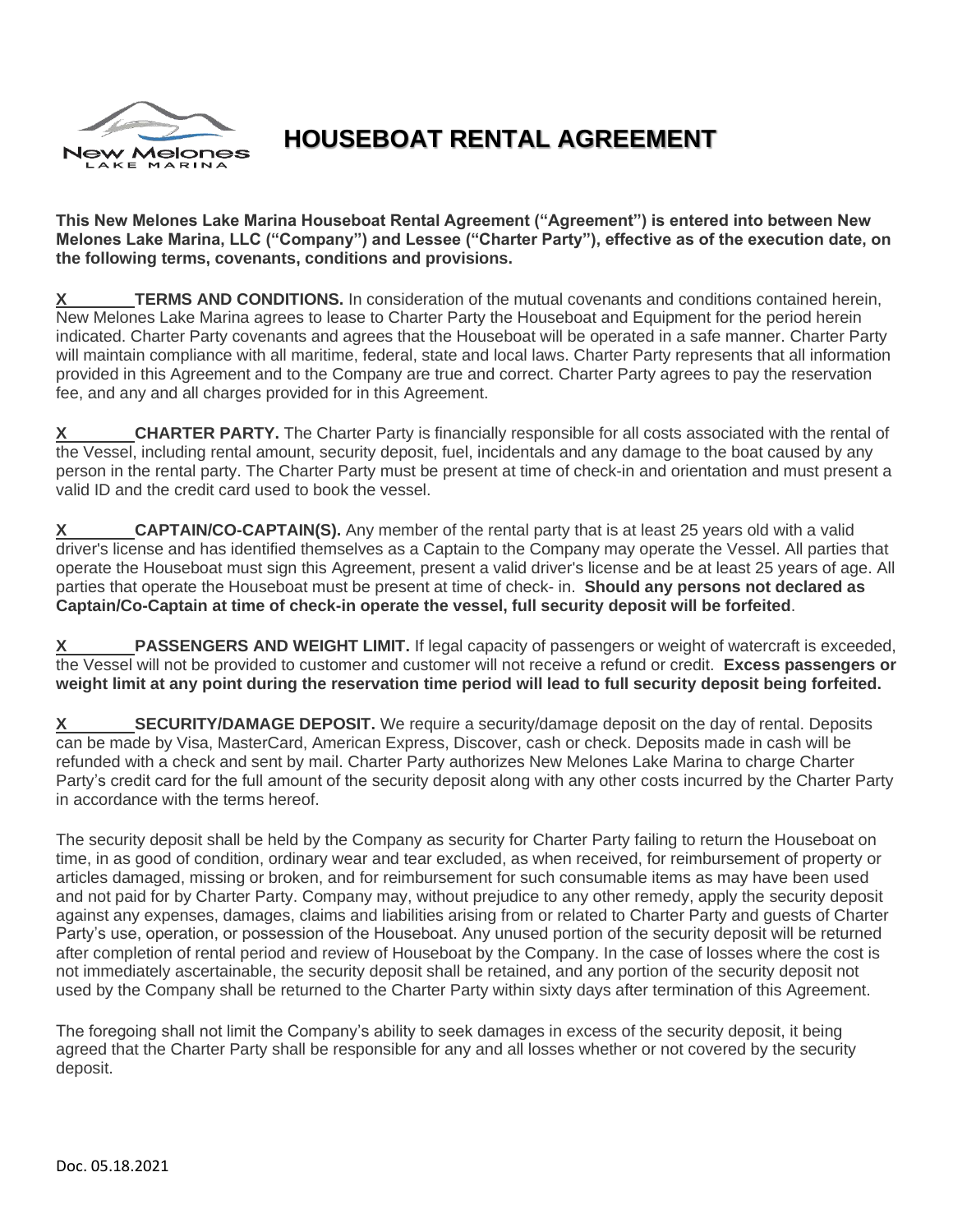If there is damage to the Vessel, cost of repair will be deducted from the deposit. If repairs exceed deposit amount, Charter Party is responsible for all costs. Repair costs exceeding deposit amount may be charged to credit card used to secure Vessel rental.

**X** Upon return, the Houseboat shall be free of garbage and debris, clean, and in the same condition as when delivered. All trash will be put in provided garbage cans. Refrigerator, freezer, ice chests, etc. empty. Dirty dishes in dishwasher, etc**. Security deposit will be forfeited if these conditions are not met.** 

**X THE CHARTER PARTY IS FULLY RESPONSIBLE FOR THE PROPELLER.** Charter Party is responsible for verifying that the propeller is in good condition prior to the Vessel leaving the dock and verifying that the propeller did not experience any damage when the Vessel is returned.

**X CREDIT CARD ON FILE.** Charter Party agrees to provide a valid credit card to be kept on file. This card will be charged if losses or additional charges exceed the security deposit provided, for additional rental time, excess cleaning fee, the purchase of additional equipment, late fees and/or other incidentals. Charter Party hereby irrevocably authorized New Melones Lake Marina to charge this credit card on file for all the foregoing charges.

**CANCELLATION POLICY.** Charter Party acknowledges that the Company's ability to provide the Houseboat and Equipment is contingent upon and subject to the return of the Houseboat and the Equipment by the previous renter, as well as other causes beyond the Company's control.

Charter Party understands that when the Houseboat is reserved, the Houseboat is no longer available for other customers and therefore New Melones Lake Marina cannot commit the Houseboat to another customer during the reserved dates/times. Consequently, in the event the reservation is canceled, changed, or shortened, the following will be incurred:

- **Cancellations 46 or more days prior to reservation will incur a \$200 processing fee.**
- **Cancellation 0 - 45 days prior to reservation will forfeit 30% of rental cost.**

We will allow a one-time free rebooking 15 or more days prior to date of reservation. Subsequent rebooking of reservation (15 or more days prior to date of reservation) will incur a \$200 processing fee. Above cancellation policy applies to all rebookings.

For bookings made more than 46 days prior to reservation date, we will allow a five-day grace period from the date reservation is made to cancel with no fees**.**

## **New Melones Lake Marina reserves the right to cancel reservations due to inclement weather or any other cause, which includes, but is not limited to, strong winds, heavy rain and/or storms.**

**REPAIR & REFUND POLICY.** New Melones Lake Marina is committed to making your rental as trouble free as possible. Please understand that there are many operational parts on a Vessel, several of which can fail unforeseeably. Although there are NO REFUNDS given for such failures, it is our commitment and responsibility to repair the problem in a timely and efficient manner. This can only happen if we are made aware of the problem at the time it occurs. Should you experience failure of any kind, please notify New Melones Lake Marina immediately.

**FUEL.** Cost of fuel is the responsibility of the Charter Party. Vessel will have a full tank of fuel at time of rental. Charter party is responsible for payment of refueling Vessel at end of rental period. Unpaid fuel may be charged to the credit card used to secure the rental.

charged to the credit card used to secure the rental.

**OUTSIDE FUEL (GAS, PROPANE) IS PROHIBITED.** Only gas and propane provided/purchased from New Melones Lake Marina are allowed on/in the vessel**. Any outside fuel used will result in loss of FULL DEPOSIT**.Any damage caused to the vessel due to use of fuel not purchased at New Melones Lake Marina will be the full responsibility of the Charter Party.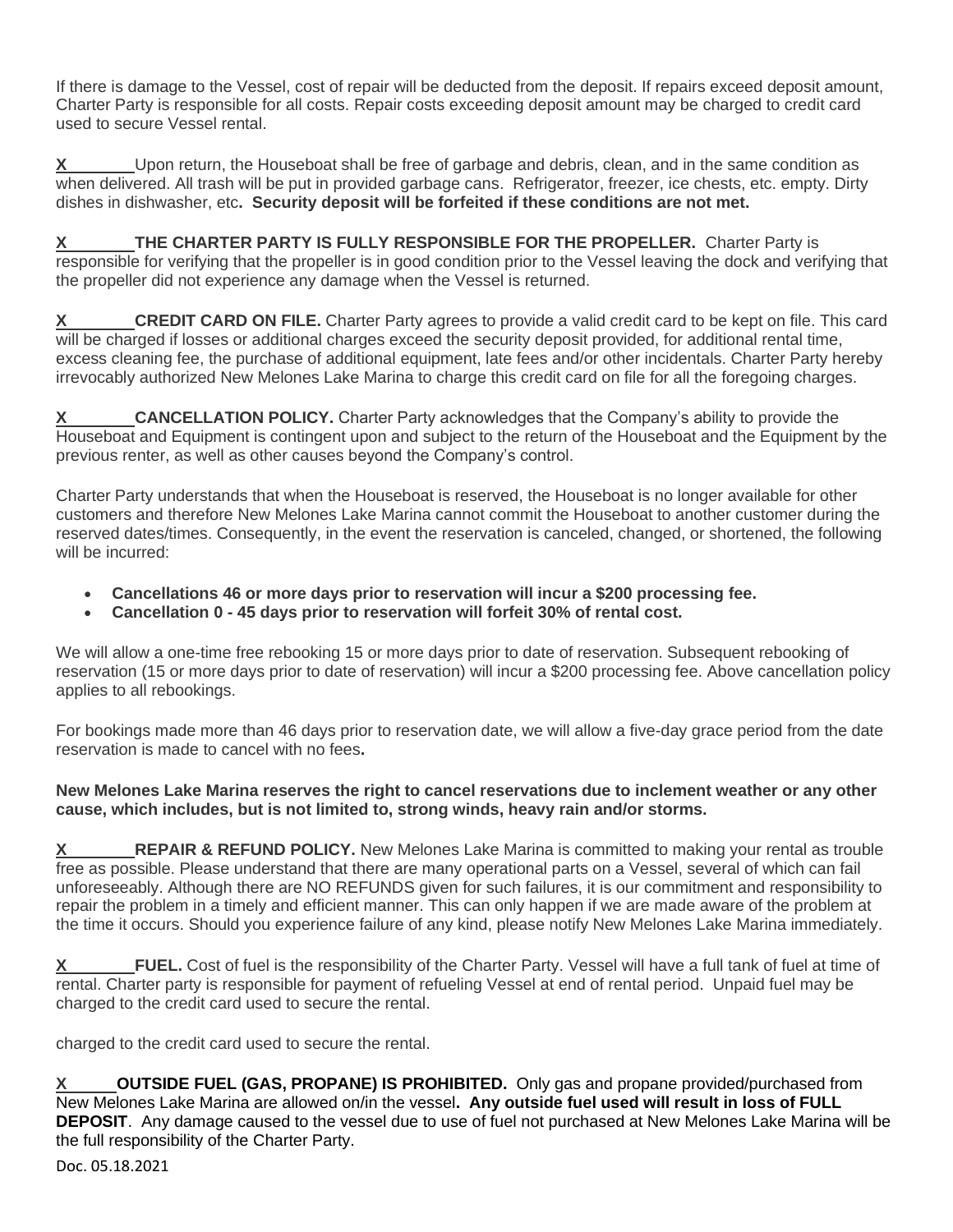**CHECK-IN & BOARDING.** Houseboats must be boarded between 3 PM and 5 PM on the day of departure, and must leave the docks prior to 7:00 PM. It is suggested to arrive at least 20 minutes prior to your rental departure time. Renter may not board the Vessel or other Equipment until all paperwork has been completed and instructions regarding operation of the Vessel and Equipment has concluded.

Houseboats cannot be berthed overnight at the docks during rental time. Houseboats may return to the dock during business hours to pick up guests and supplies for a duration not to exceed 30 minutes.

**ORIENTATION.** All Captains, Co-Captains and Charter Party must be present for the orientation. It is the Charter Party's responsibility to ensure they understand the operation of the Houseboat and Equipment. The Company rents the Houseboat and Equipment in good operable condition, and in proper working order with full Equipment, inclusive of that required by law, and in clean and good condition throughout ready for use by Charter Party. Charter Party certifies that Charter Party will examine the Houseboat and Equipment before departure and by acceptance of delivery, Charter Party agrees to its condition and that the Houseboat and Equipment are in safe and operable condition and are properly outfitted.

**CHECK-OUT.** The Vessel/Houseboat must be returned to the gas dock by 10:00 am. There will be no refunds for early return. Regardless of the departure time, or cases of malfunction or breakdown of the boat, the Houseboat is due back at the scheduled return time. **Security deposit will be forfeited for late returns (after 10:00 am).**

The Houseboat must be fully debarked and clean by 10:30 AM. All party members and their personal items must be removed from the houseboat in order to avoid a late fee. **Security deposit will be forfeited should the boat not be fully debarked by 10:30 am.** 

**X ACCIDENT & BREAKDOWN.** In the case of an accident, boat malfunction or breakdown, Charter Party shall immediately report situation to New Melones Lake Marina. It is agreed and understood by Charter Party that New Melones Lake Marina shall not be held liable for damages, inconvenience or time lost caused by accident, breakdown, or malfunction of the Houseboat or Equipment. No repairs may be performed to the Houseboat or the Equipment by Charter Party. If any accident, malfunction, breakdown, or defect is caused, in whole or in part, by an act of willful misconduct, or negligence of Charter Party, the entire amount of the security deposit shall be immediately forfeited and Charter Party will be responsible for all losses in excess of the security deposit.

**WE ARE A PET FRIENDLY RESORT.** Pets brought on the Houseboat will require a non-refundable fee of \$150.00 for one or two pets, and \$50.00 per pet for each additional pet. Any excessive cleaning required upon departure (pet hair, mud, urine, etc.) will be charged to the credit card on file at the rate of \$75.00 per hour. Any damages will be charged at replacement cost.

**X** BOAT CHARTER AGREEMENT. The Charter Party (Lessee and Co-Captain, jointly and severally) agrees to accept custody of the Vessel and Equipment, that the Vessel and Equipment are in good seaworthy condition, equipped as indicated, and agrees to return said Vessel to New Melones Lake Marina on or before the time indicated above, in the same general condition and with the same Equipment. Lessee agrees not to leave the dock if there is any defect in the Vessel or Equipment. It is agreed that the Charter Fee is a presently earned fee for the use of the Vessel, and that the security deposit is a deposit against cost of repairs or cleaning that may be required as a result of physical damage to the Vessel during the charter period or against any liability that the Charter Party may incur to the Company pursuant to this Agreement. The Charter Party further agrees that they are responsible for all damages to the Vessel or any of its Equipment, occurring while they have possession of the Vessel. All or part of the deposit may be applied to such damages. Further charges may apply should damages exceed amount of the deposit.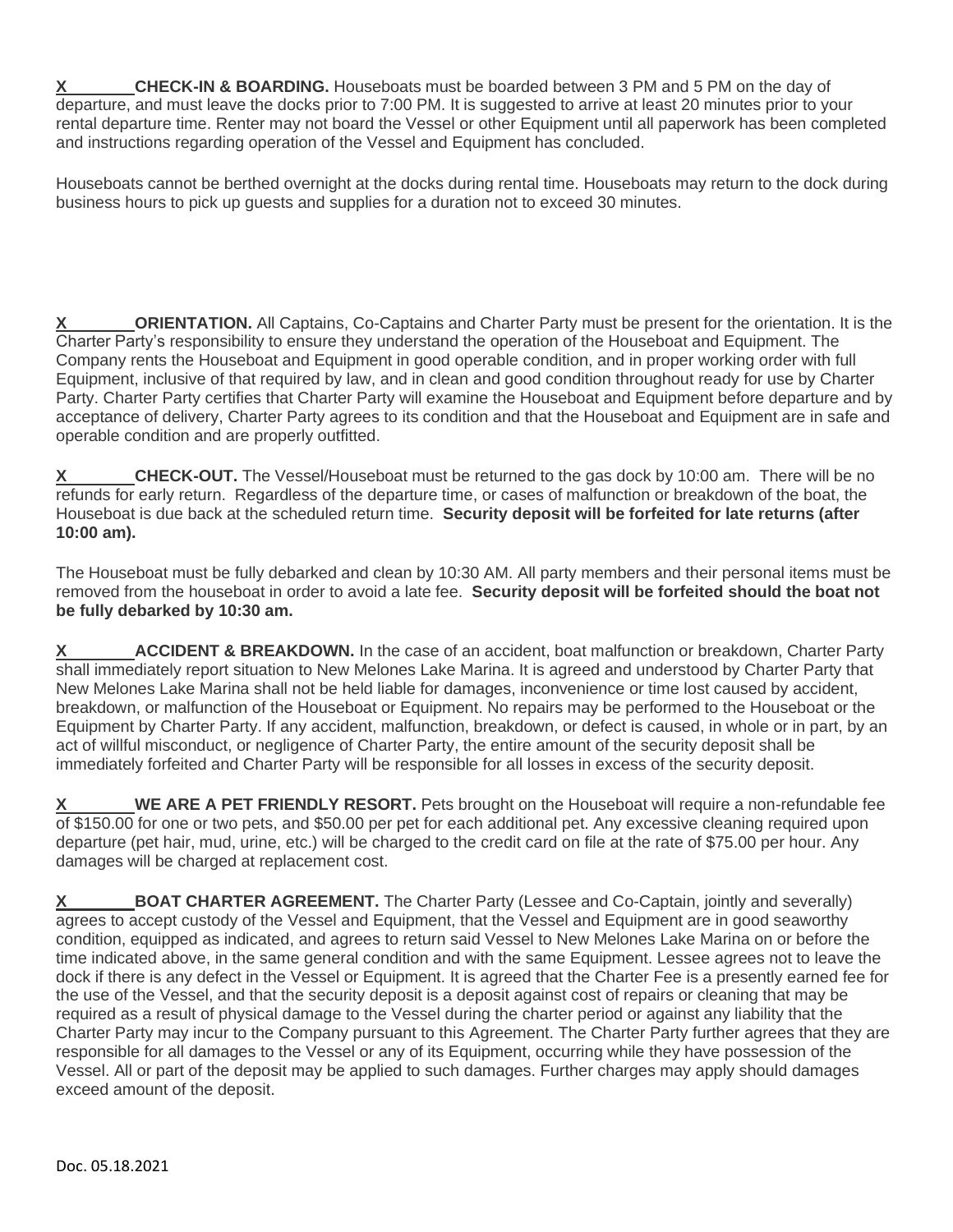**RULES AND REGULATIONS.** Charter Party shall operate the Houseboat and Equipment in accordance with all safety rules and regulations, including, but not limited to:

- The Charter Party agrees to be responsible for the safe operation of the Chartered Vessel, to accept full and sole responsibility for the safety of any and all persons on or about the Vessel during the Charter Period, and to hold New Melones Lake Marina harmless from and against any loss or liability arising from the use of the Vessel during the charter period.
- The Charter Party agrees not to permit the use of or to use the Vessel for transportation of persons or property for hire, nor to allow more than the specified number of persons or capacity by weight upon the boat at any one time. The Charter Party further agrees that they are not in any way an agent, servant or employee of New Melones Lake Marina, and shall not permit any repair to be made, or liens or accessories to be placed upon the Vessel without express permission from the Company.
- The Charter Party agrees to abide by all rules, regulations and laws of the State of California and other regulatory agencies with respect to boating safety and operation. This includes ensuring that all children twelve years of age or younger must at all times wear a US Coast Guard approved personal flotation device unless inside of the cabin.

## **X THE CHARTER PARTY AGREES:**

- That they will inspect the Vessel.
- That they warrant they are a qualified operator of said Vessel.
- That they will not allow the Vessel to be operated by any other persons except a member of the party who has signed this Agreement, over the age of 25, holding a valid driver's license, and designated to the Company as a Captain prior to departure.
- That the operation of the Houseboat shall be restricted to daylight hours.
- That the vessel and motor are in good mechanical and physical condition.
- That they will not operate the Vessel, or permit anyone else to operate the Vessel while under the influence of alcohol or narcotics.
- That they and all guests will not have weapons or illegal drugs on the houseboat or any Marina property. New Melones Lake Marina is located on US Federal Property where marijuana and marijuana products are illegal.

It is expressly agreed that New Melones Lake Marina shall not be liable for loss or damage to any property left by Charter Party or any other persons in or upon said Vessel after the return thereof. Charter Party agrees to hold New Melones Lake Marina harmless from and against any such claims. In the event suit is brought for any breach of this Agreement, the prevailing Party shall be entitled to court costs and attorney's fees in the discretion of the court. Charter Party have read this contract and agree to the terms.

**RELEASE OF LIABILITY.** New Melones Lake Marina, LLC shall not be liable to Charter Party or any minor children under the custody, care and control of the Charter Party, or those claiming by, through, or under Charter Party, for any injury to or death of any person or persons or damage to or loss of any property (collectively, "damages") caused by or arising from the condition of the Houseboat or the Equipment or any activities related to the rental, use, possession or operation of the Houseboat or Equipment, REGARDLESS OF WHETHER THE NEGLIGENCE OF COMPANY CAUSED SUCH DAMAGES IN WHOLE OR IN PART. Charter Party assumes full responsibility for any such damages that may occur, and further agrees that New Melones Lake Marina shall not be liable for any loss or theft of personal property.

**X** ASSUMPTION OF RISK. Charter Party/Captain understands that boating and water activities can be hazardous and pose substantial risks (including, without limitation, the risks set forth above) that can result in personal injury and even death, as well as damage to property. Charter party agrees that they are renting, operating and/or using the houseboat and Equipment at the risk of the Charter Party. Charter Party agrees that they are voluntarily participating in all activities related to the rental, operation, or use of the Houseboat and Equipment and Charter Party assumes all risk of injury, damage or loss that might result, EVEN IF THE RISKS ARISE OUT OF NEGLIGENCE OR FAULT OF THE COMPANY.